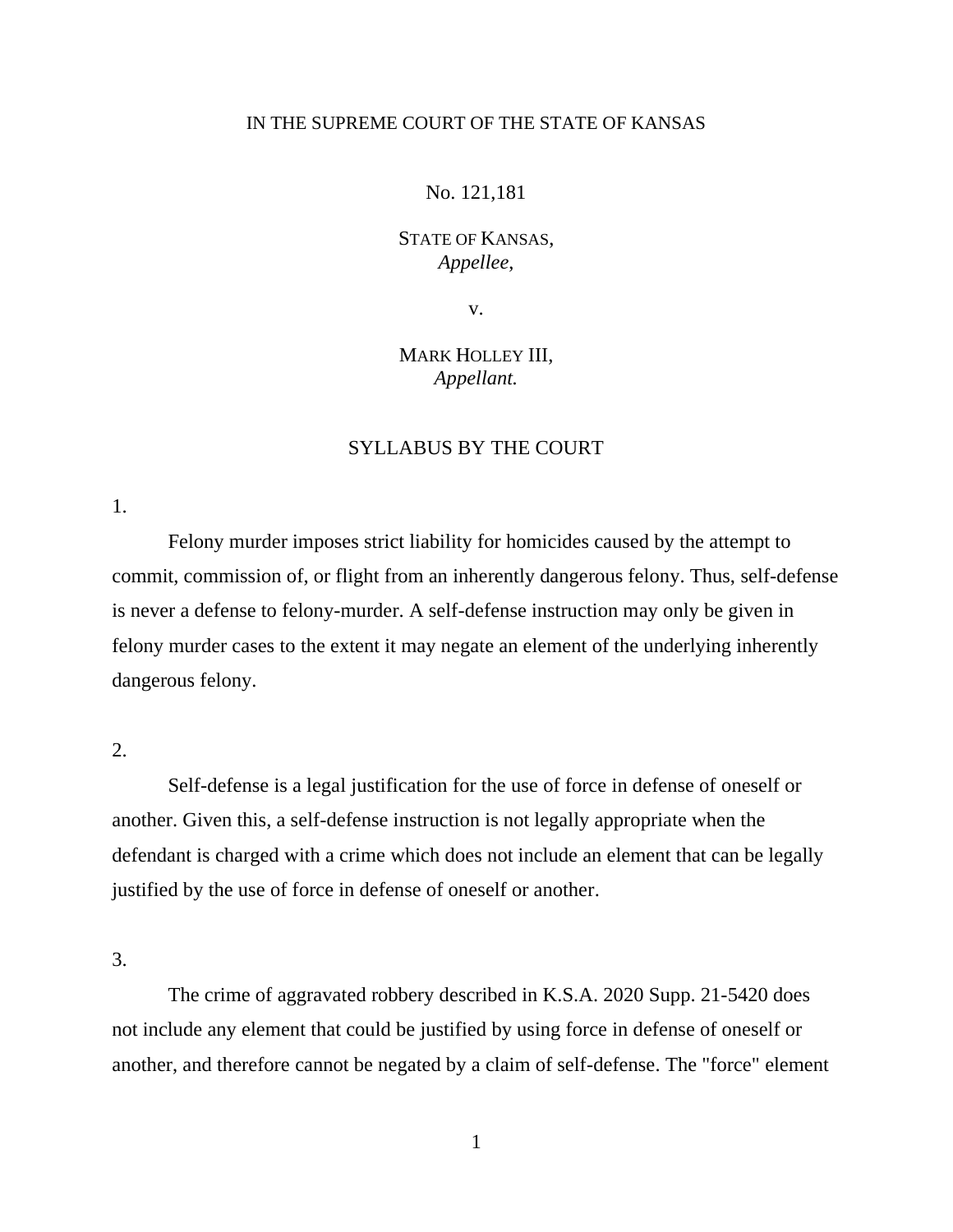described by K.S.A. 2020 Supp. 21-5420 is a predicate and means to the second element of "knowingly taking property from the person or presence of another." The use of force for the purpose of "taking property from the person or presence of another" can never be legally justified by the defense of self or another.

### 4.

A defendant may not assert self-defense if the defendant is already attempting to commit, committing, or escaping from the commission of a forcible felony.

### 5.

Proof of a probability or likelihood of harm is not required to prove child endangerment under K.S.A. 2020 Supp. 21-5601(a).

### 6.

In child endangerment cases, juries should consider: (1) the gravity of the threatened harm, (2) the Legislature's or regulatory body's independent assessment that the conduct is inherently perilous, and (3) the likelihood that harm to the child will result or that the child will be placed in imminent peril.

### 7.

A criminal defendant who receives a restitution order during sentencing will not be faced with a civil judgment for restitution unless it is separately obtained through a civil cause of action.

Appeal from Sedgwick District Court; STEPHEN J. TERNES, judge. Opinion filed May 20, 2022. Convictions and restitution order affirmed and sentence vacated in part.

*Michelle A. Davis*, of Kansas Appellate Defender Office, argued the cause and was on the brief for appellant.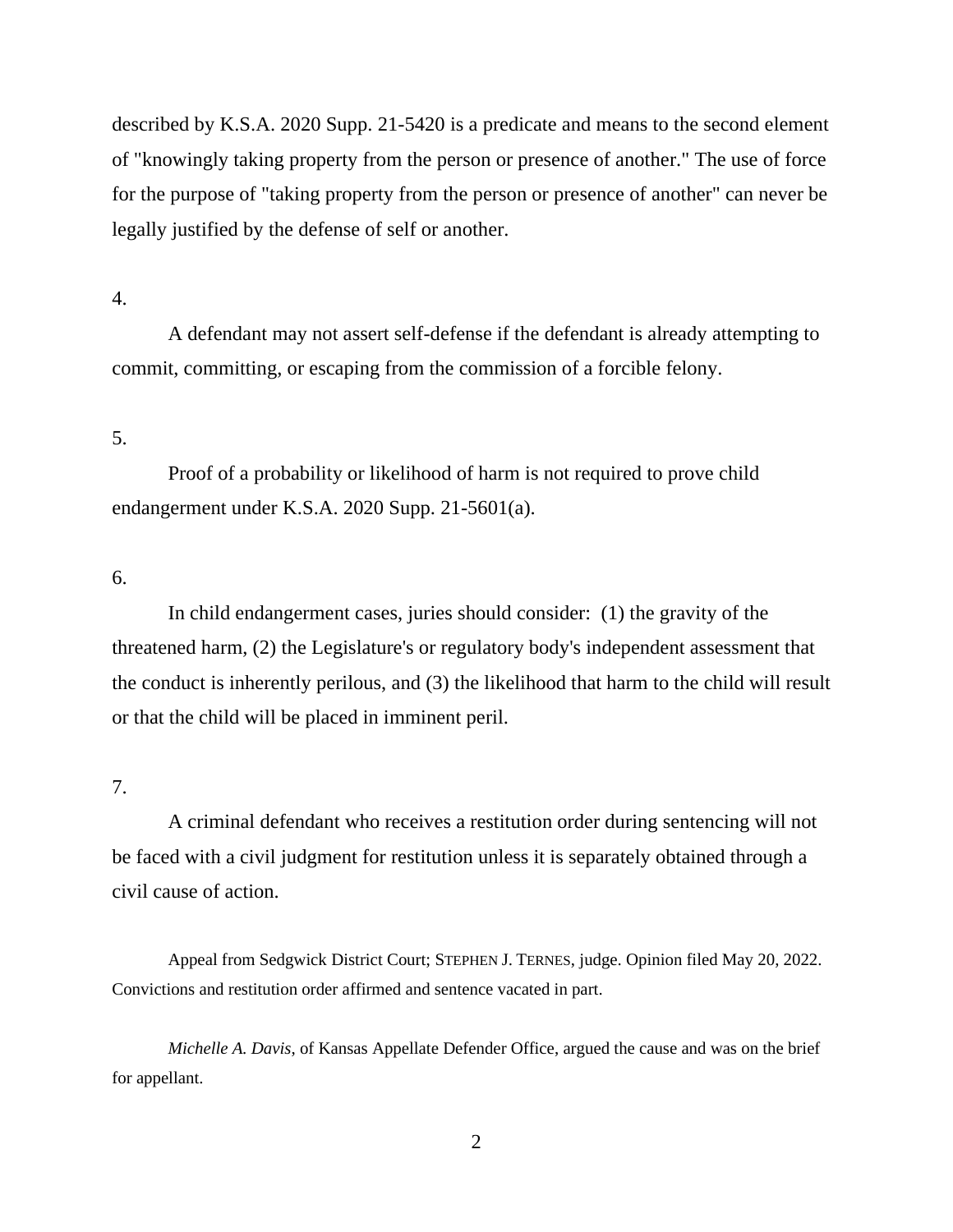*Lance J. Gillett*, assistant district attorney, argued the cause, and *Boyd K. Isherwood*, assistant district attorney, *Marc Bennett,* district attorney, and *Derek Schmidt,* attorney general, were with him on the brief for appellee.

The opinion of the court was delivered by

STEGALL, J.: Mark Holley III was convicted of first-degree felony murder, two counts of aggravated robbery, two counts of child endangerment, theft, and possession of marijuana in connection with four separate events within a month of each other in 2017. Holley challenged his first-degree felony murder and child endangerment convictions on direct appeal, as well as the district court's order of lifetime postrelease supervision and Holley's restitution order. In April 2021 we reversed Holley's first-degree murder conviction, affirmed his child endangerment conviction, and vacated his sentence. Upon a motion for rehearing by the State, we asked the parties to brief several issues related to the use of self-defense. Today we hold that a self-defense instruction may only be given in felony-murder cases to the extent it may negate an element of the underlying inherently dangerous felony. Because Holley's alleged self-defense in this case cannot legally justify any of the elements of the underlying inherently dangerous felony of aggravated robbery, Holley was not entitled to a self-defense instruction. We therefore find no error and affirm Holley's felony-murder conviction.

#### FACTUAL AND PROCEDURAL BACKGROUND

Although Holley's convictions stem from four separate events, for today's purposes we need only discuss the facts surrounding the robbery of Timothy Albin and the murder of D'Shaun Smith. Albin contacted Holley on Facebook asking about a cell phone Holley posted for sale. Holley agreed to sell the cell phone to Albin for \$80, and the two arranged to meet at Holley's house. When Albin arrived, Holley was sitting on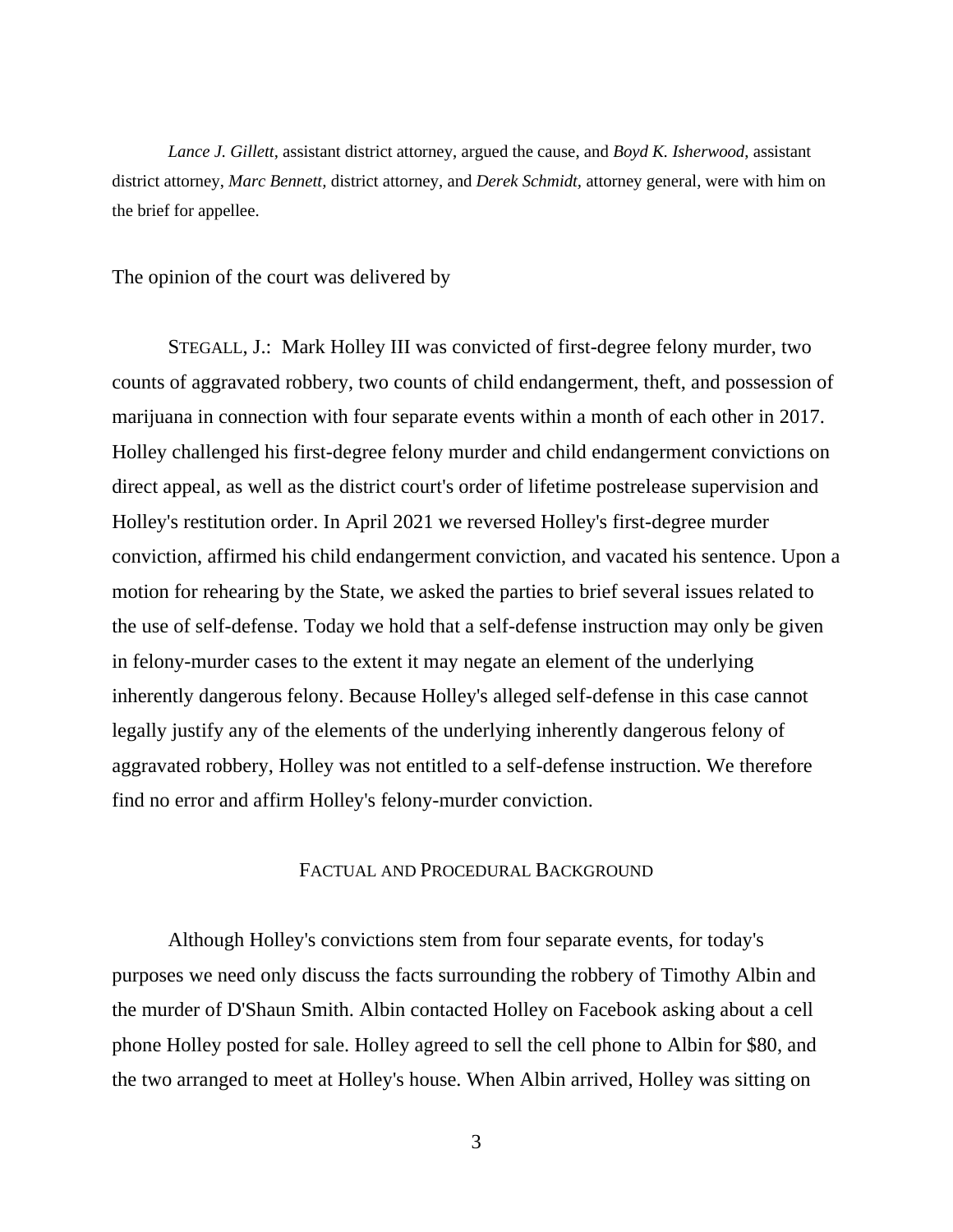the porch. Holley then got up, walked toward Albin's car, and sat in the front passenger seat. Albin's children—then ages one and two—sat in car seats behind Holley and Albin.

Holley gave Albin the cell phone, but Albin soon gave the phone back to Holley complaining that it was not the right model and had not been charged. As Albin tried to hand the phone back, Holley pulled out a firearm, told Albin he "knew what was going on," and demanded Albin's wallet, phone, and money. Albin requested he be able to keep his driver's license, but the man told Albin he had "five seconds to get out of here before I gas your shit." Albin handed over his belongings and drove off quickly to call the police at a nearby gas station.

About a month later, Holley shot and killed D'Shaun Smith. That day, Holley contacted Smith through Facebook Messenger to buy marijuana. Holley and Smith agreed to meet up, and Holley told Smith to not bring guns because the two were meeting at Holley's mother's daycare facility.

Emari Reed, Smith's girlfriend, drove Smith to meet Holley. As Reed and Smith pulled up to Holley's mother's daycare, Holley got into the back-passenger seat behind Smith. Smith gave Holley the marijuana, but Holley gave it back to Smith and said he was waiting on his girlfriend to come out from the duplex. A couple of minutes later, Reed claims Holley said, "This is a robbery."

At trial, Reed testified that Holley fired a shot at Smith after this statement. Smith fell back onto Reed and she could see blood coming from his chest and mouth. Reed tried to drive away but could not get her car moving. Unsuccessful, she stepped out of the car, screaming, and saw Smith reach for a gun under the passenger seat and stand up out of the car. Reed testified she believed Smith fired a shot back at Holley but admitted she did not see him fire or hear a gunshot. Reed stated her ears were still ringing and her vision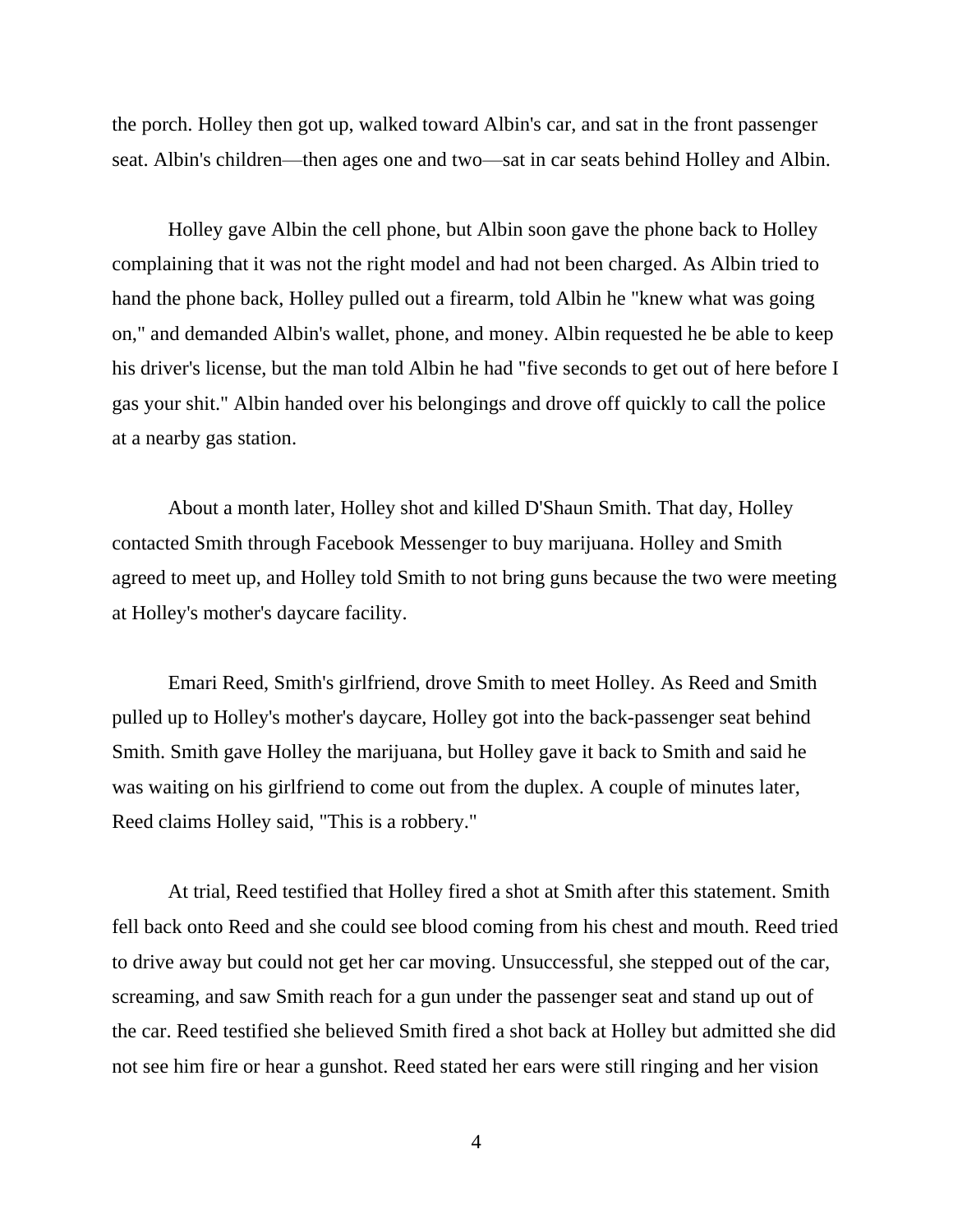was blurry. Smith collapsed back into the car seconds after standing and was unresponsive. By the time Reed managed to call for help, Smith had died.

At trial, Holley's version of events was quite different. He admitted to shooting Smith but claimed it was "[i]n complete self-defense." Holley claimed that while Smith and Reed initially came to Holley's to sell Holley marijuana, Holley informed them he no longer wished to buy marijuana when he got into the car. Instead, Holley offered to pay them \$20 for a ride to Holley's girlfriend's house. Smith and Reed agreed to give him a ride. The car never left Holley's house, however, because when Holley pulled out the \$200-\$300 cash he was carrying then to pay \$20 for the ride, Smith tried to grab the wad of cash from Holley's hands. Smith only managed to grab Holley's phone.

As Holley opened the door to get out of the back seat, Holley saw Smith start to reach under his seat. And when Holley closed the car door, Holley saw Smith crack open the passenger car door and point a gun out of the open passenger window. Holley, unable to run due to an old ankle injury, tried to smack the gun out of Smith's hand. Holley claimed that as he hit Smith's hand, the gun fired. Holley then recalled Smith trying to squeeze the trigger again, but nothing happened because the gun appeared to be jammed. When Smith tried to rack the slide back, Holley pulled his gun out of his pocket and fired a shot aiming at Smith's right arm to slow him down so he could run away.

Investigators recovered Smith's Jimenez .380 pistol, two cell phones, a shell casing from a Smith & Wesson .380 Bodyguard semi-automatic pistol, 4 grams of raw marijuana, and a digital scale from the scene around Reed's car. The Jimenez pistol was jammed and a live Hornady .380 auto caliber cartridge was stuck inside the barrel. The cartridge's primer was punched, but the round did not fire. The magazine contained four rounds of Hornady .380 auto ammunition. Investigators also lifted six fingerprints from Reed's vehicle. Two fingerprints found on the exterior rear passenger door matched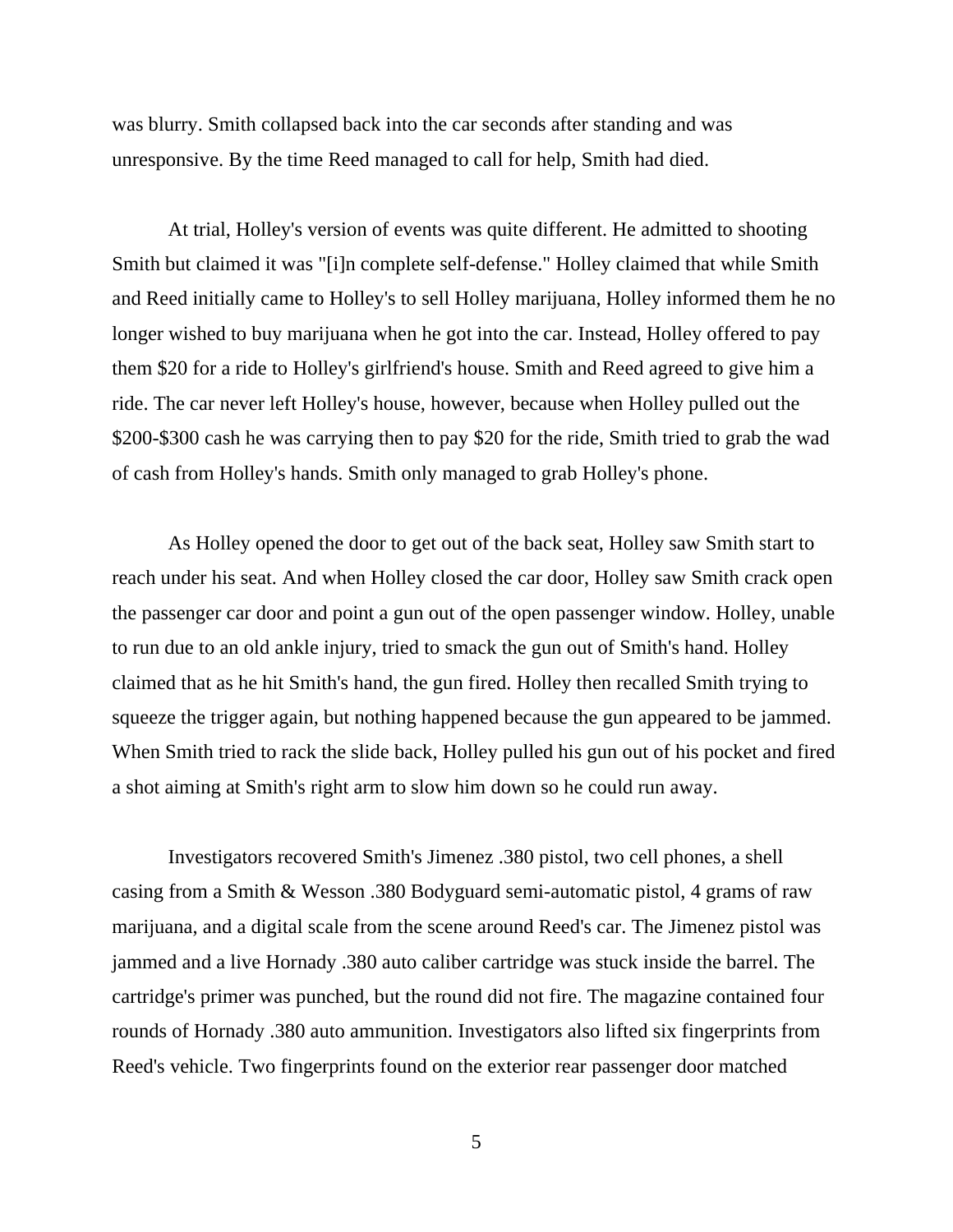Holley's left index and middle fingerprints. Later, investigators determined one of the cell phones recovered belonged to Holley.

Using media accounts linked to Holley's cell phone and tracking dogs, investigators tracked Holley to his sister's residence. After surveilling the residence for some time, police arrested Holley as he tried to drive away in a black Lexus. Holley had a stolen Smith & Wesson pistol in his possession when he was arrested.

After interviewing witnesses, investigators learned that Smith may have successfully fired a shot. Investigators searched the scene and found a bullet strike on a home north of where Reed's car was parked. While the bullet strike was visible in the painted brick of the home, there was no debris around the home to suggest it was a fresh hit. Investigators were also unable to locate a shell casing associated with this bullet.

An autopsy revealed Smith's cause of death was a gunshot wound to the trunk. The autopsy also showed this fatal round was fired at "near contact" range. Testing showed the Smith & Wesson pistol recovered during Holley's arrest matched the projectile recovered from Smith's autopsy.

At trial, Holley requested a self-defense instruction. The district court declined to give the instruction, concluding that it was not legally appropriate under K.S.A. 2020 Supp. 21-5226(a) because Holley was charged with a forcible felony.

The jury convicted Holley guilty as charged. The district court sentenced Holley to prison sentences for each of the 7 counts, including a hard 25 life sentence for the felonymurder conviction, and also ordered a postrelease supervision period. The district court also imposed \$9,184.75 in restitution.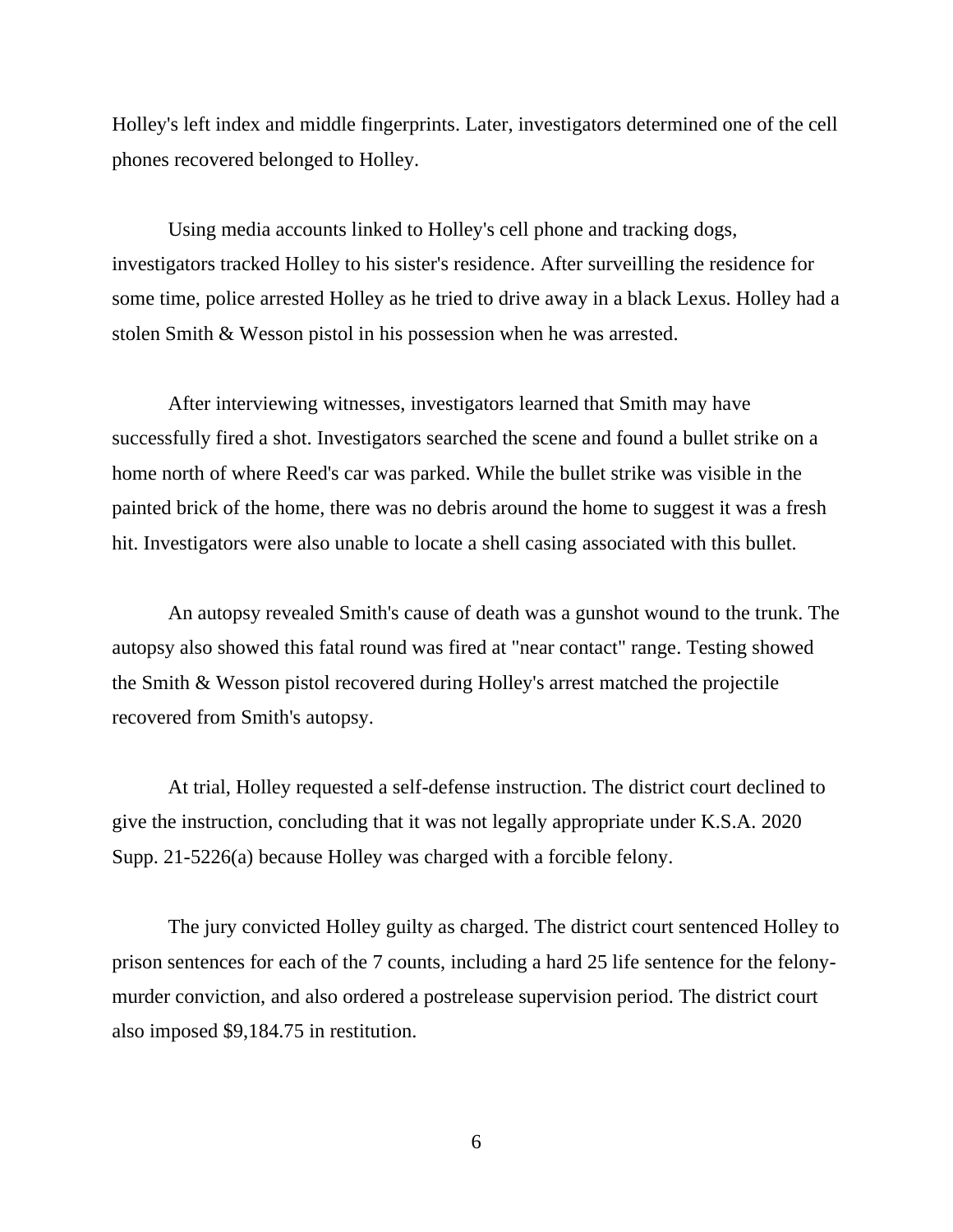Holley directly appealed, and in April 2021 we held that the district court erred in refusing to give a self-defense instruction because the instruction was legally and factually appropriate. We held that the error was not harmless and reversed and remanded for a new trial. *State v. Holley*, 313 Kan. 249, 257, 485 P.3d 614 (2021). The State subsequently filed a motion for rehearing, and we granted the State's motion and directed the parties to brief responses to several questions relating to the appropriate use of selfdefense instructions.

#### ANALYSIS

First, Holley argues the district court committed reversible error in refusing a selfdefense instruction. We disagree. As announced in *State v. Milo*, 315 Kan. \_\_\_ (2022) (No. 120,726, this day decided), slip op. at 9-10, self-defense is never a defense to felony murder. A self-defense instruction may only be given in felony-murder cases to the extent it may negate an element of the underlying inherently dangerous felony. But there is no legal self-defense justification for aggravated robbery.

Second, we affirm Holley's child endangerment convictions. Viewing the evidence in the light most favorable to the State, the evidence is sufficient to support Holley's convictions. We find that a rational fact-finder could have found beyond a reasonable doubt that Holley knowingly placed Albin's children in danger. The State was not required to prove a probability or likelihood of harm. Probability or likelihood of harm is one of multiple factors a jury may consider.

Third, we vacate Holley's lifetime postrelease supervision sentence, because a sentencing court lacks authority to order a term of postrelease supervision in conjunction with an off-grid, indeterminate life sentence.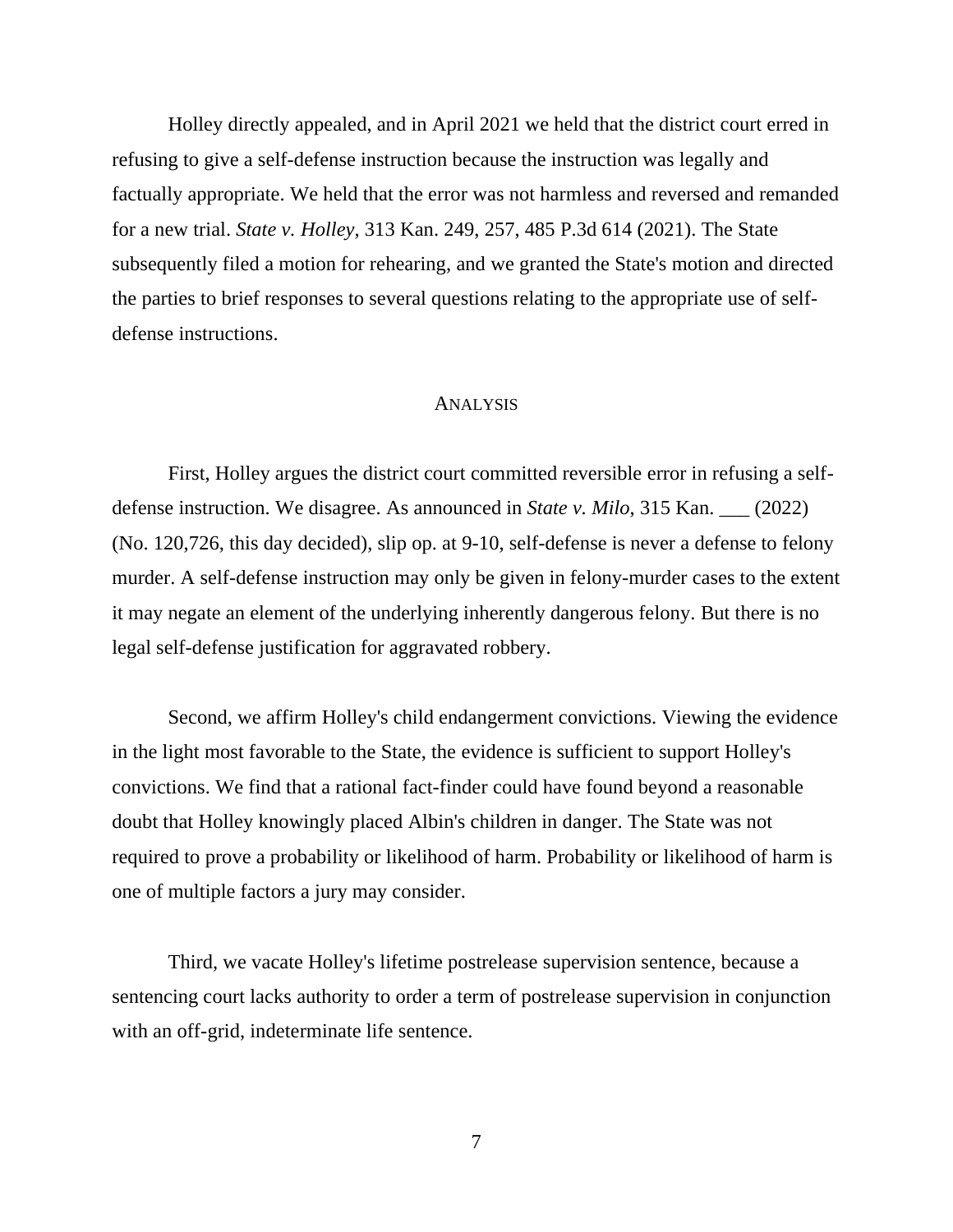Finally, we decline to vacate the district court's restitution order, as Holley has not preserved this argument for appeal.

#### *The district court did not err in refusing to give a self-defense instruction.*

The starting point for any alleged jury instruction error is our familiar four-part *Plummer* test:

"[F]or instruction issues, the progression of analysis and corresponding standards of review on appeal are: (1) First, the appellate court should consider the reviewability of the issue from both jurisdiction and preservation viewpoints, exercising an unlimited standard of review; (2) next, the court should use an unlimited review to determine whether the instruction was legally appropriate; (3) then, the court should determine whether there was sufficient evidence, viewed in the light most favorable to the defendant or the requesting party, that would have supported the instruction; and (4) finally, if the district court erred, the appellate court must determine whether the error was harmless, utilizing the test and degree of certainty set forth in [*State v.*] *Ward* [, 292 Kan. 541, 565, 256 P.3d 801 (2011) ]." *State v. Plummer*, 295 Kan. 156, 163, 283 P.3d 202 (2012).

At trial, Holley requested a self-defense instruction. The district court determined that the facts supported a self-defense instruction but held the instruction was not legally appropriate because Holley was charged with a forcible felony. Holley asserts that the failure to give the self-defense instruction amounts to reversible error.

The use of self-defense is already limited by statute as both an immunity and an affirmative defense. It is legally unavailable to a person who "[i]s attempting to commit, committing or escaping from the commission of a forcible felony." K.S.A. 2020 Supp. 21-5226(a); K.S.A. 2020 Supp. 21-5231(a). A "'[f]orcible felony' includes any treason, murder, voluntary manslaughter, rape, robbery, burglary, arson, kidnapping, aggravated battery, aggravated sodomy and any other felony which involves the use or threat of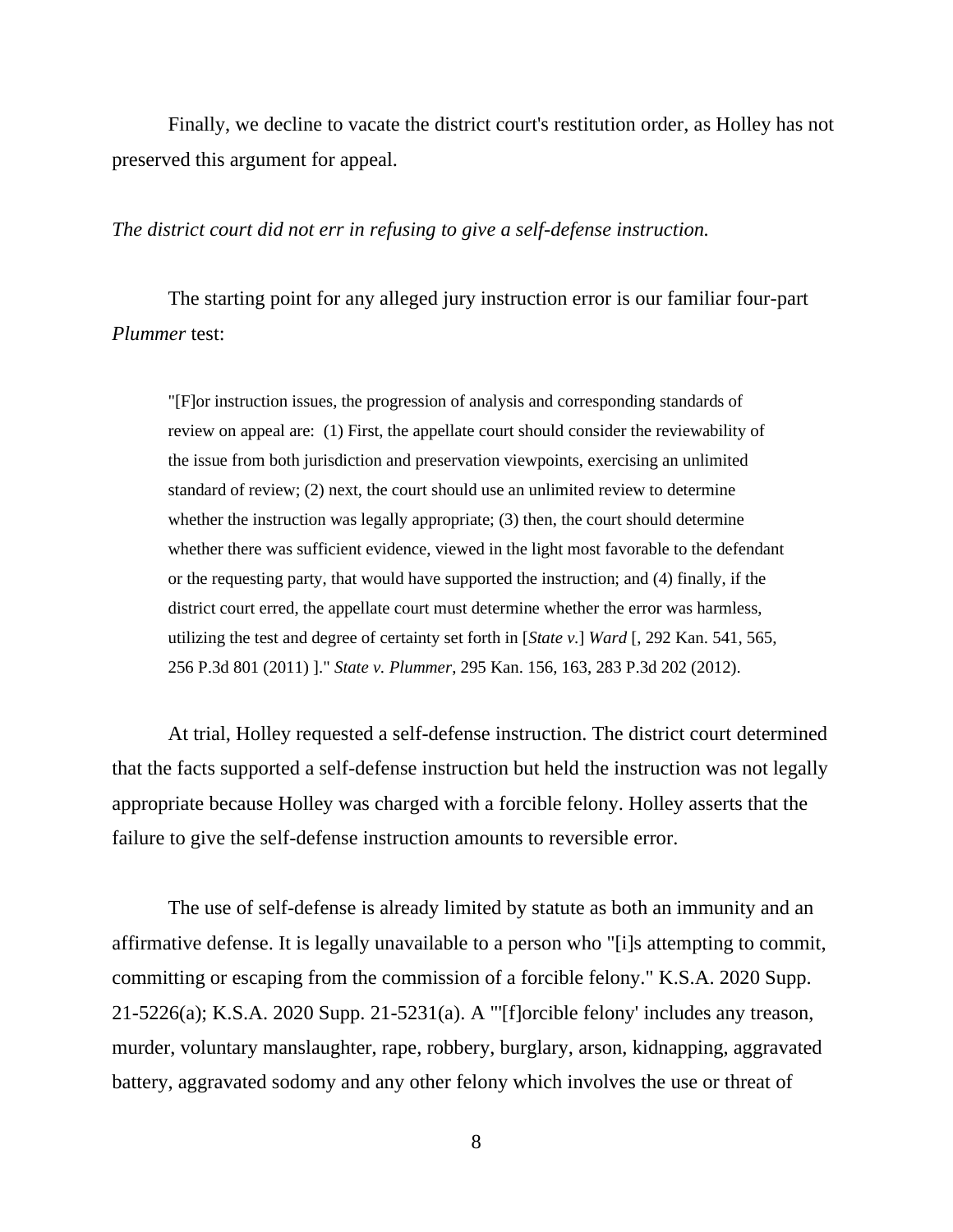physical force or violence against any person." K.S.A. 2020 Supp. 21-5111(n). In *State v. Barlett*, 308 Kan. 78, 84, 418 P.3d 1253 (2018), we held that a defendant may not advance a self-defense theory if that defendant is "already otherwise" engaged in the conduct described in K.S.A. 2020 Supp. 21-5226(a)—that is, already attempting to commit, committing, or escaping from the commission of a forcible felony—when he or she commits a separate act of violence.

The self-defense issues Holley raises are similar to those we addressed today in *State v. Milo*, 315 Kan. \_\_\_ (2022) (No. 120,726, this day decided). There, we said:

"[W]e have allowed (or at least considered) self-defense instructions in certain felonymurder cases when such an instruction was clearly not legally appropriate. This misstep arose out of a misplaced focus on whether the underlying inherently dangerous felony constituted a 'forcible felony.' This often occurred in 'drug deal gone bad' cases. See, e.g., *State v. Jacques*, 270 Kan. 173, 180-81, 14 P.3d 409 (2000) (cocaine possession was a forcible felony when the defendant stabbed the victim after being attacked, noting the 'aura of violence surrounding the possession of illegal drugs'); *State v. Ackward*, 281 Kan. 2, 24-26, 128 P.3d 382 (2006) (deeming possession of marijuana with intent to sell a forcible felony when two of the four people involved with a drug transaction were armed, and stating that '[t]he possession of or desire to possess illegal drugs often brews an atmosphere of violence with participants being susceptible to robbery and physical harm by others wanting their drugs or money').

"These decisions were analytically flawed, however, because they skipped a necessary step along the analytical path. We have clarified that self-defense in a felony murder case can *only* negate criminal liability for the underlying inherently dangerous felony as an *element* of felony murder (self-defense can never be a legal justification for the killing itself). Given this, a court presented with a self-defense claim in the context of felony murder must first examine the elements of the underlying inherently dangerous felony alleged by the state to determine whether any of those elements can be negated by a claim of self-defense. If the answer is no, then the self-defense instruction will not be legally appropriate.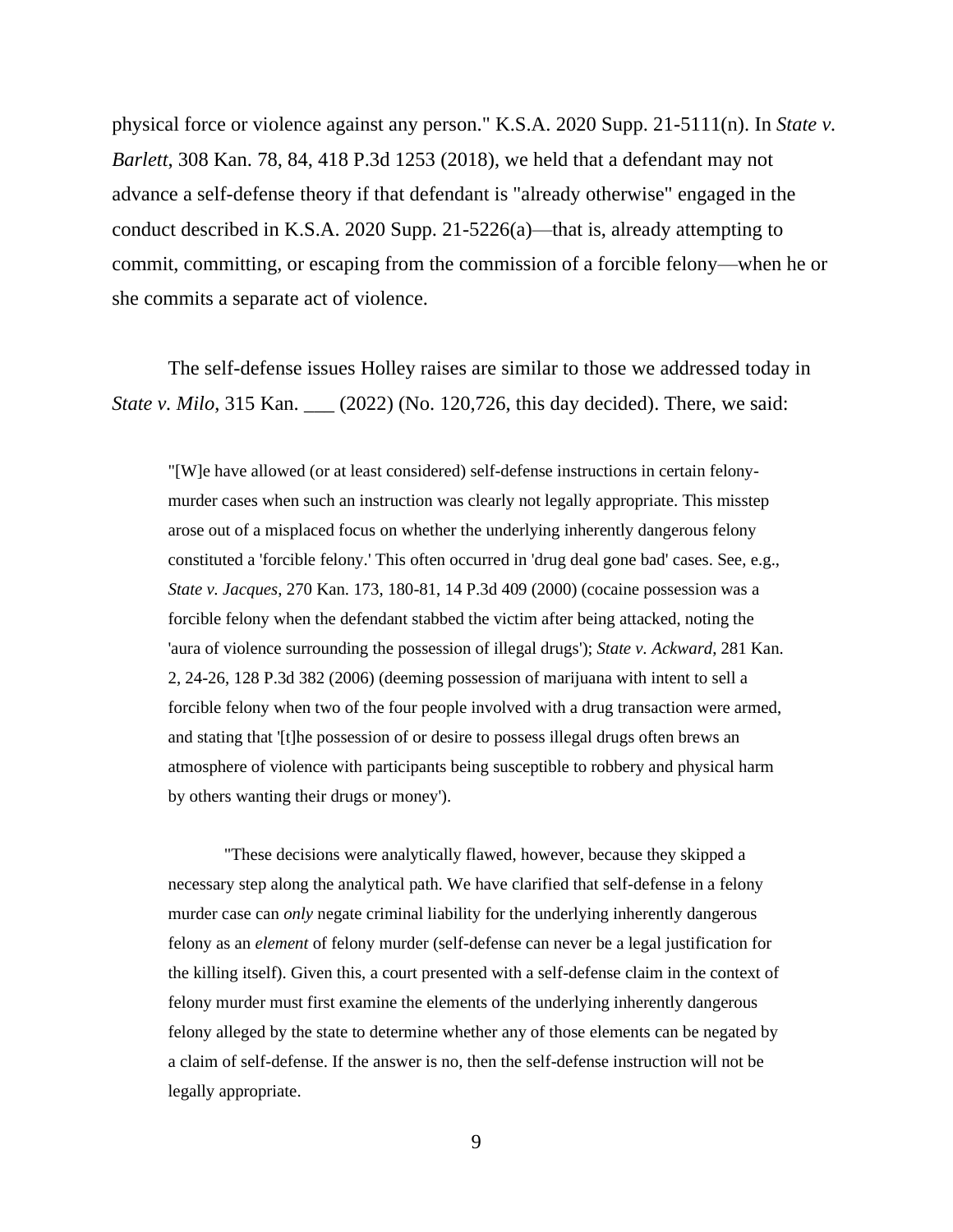"The key question to ask is whether there is an element of force, inherently necessary to the commission of the underlying crime, which could be justified by the defense of oneself or another. Stated another way, some crimes contain an element—the use of force—which may be negated by a proper claim of self-defense. One example is the inherently dangerous felony of criminal discharge of a firearm. K.S.A. 2020 Supp.  $21-5402(c)(1)(O)$ ; K.S.A. 2020 Supp. 21-6308(a). The elements of that crime include that the defendant discharged a firearm, and that it was directed either at a dwelling or a vehicle in which there was a human being present. K.S.A. 2020 Supp. 21-6308(a). If the act of shooting that constitutes the criminal discharge was done in an act of self-defense, then self-defense should be available to the defendant. See *State v. Alderson*, 260 Kan. 445, 922 P.2d 435 (1996) (defendant charged with felony murder based on the underlying felony of criminal discharge of a firearm at an occupied vehicle, but self-defense instruction given because defendant argued he fired in self-defense).

"On the other hand, many crimes do not require the use of force at all to satisfy all elements. With regard to these crimes, self-defense is legally inappropriate. When there is no use of force to be legally justified, self-defense is simply a non sequitur. Other crimes do have an element of force, but that use of force cannot legally be justified as a defense of oneself or another." 315 Kan. at \_\_\_, slip op. at 11-13.

Accordingly, the next step in Holley's case is to examine the elements of the underlying inherently dangerous felony—attempted aggravated robbery—to determine whether any of the elements in K.S.A. 2020 Supp. 21-5420 can be negated by a claim of self-defense. If no force that could be legally justified by the defense of oneself or another is necessarily an element of the offense, Holley cannot claim a legal justification under our self-defense statutes. He would thus not be entitled to either self-defense immunity or a self-defense instruction.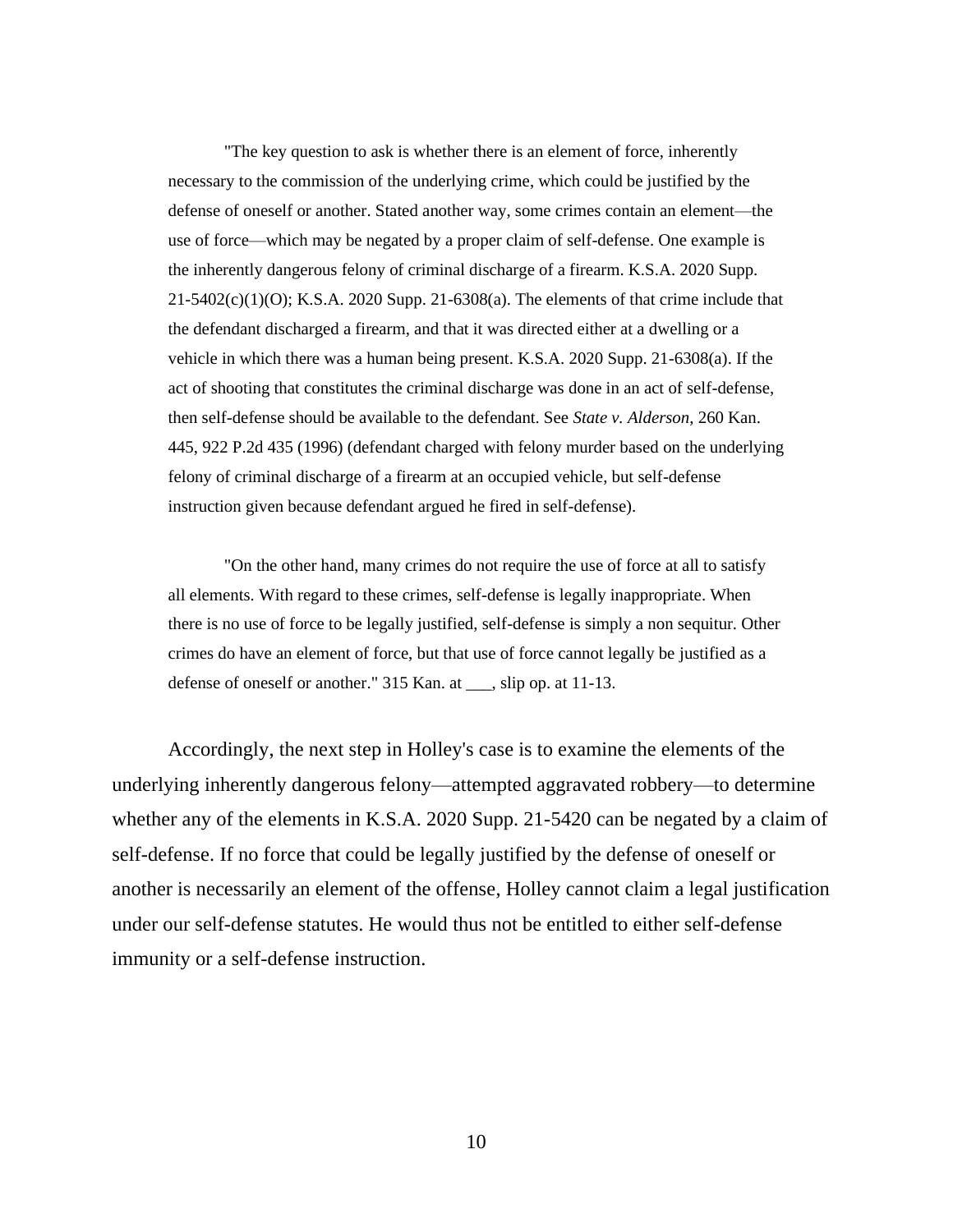K.S.A. 2020 Supp. 21-5420 defines aggravated robbery as "knowingly taking property from the person or presence of another by force or by threat of bodily harm to any person . . . when committed by a person who[] [i]s armed with a dangerous weapon; or inflicts bodily harm upon any person in the course of such robbery." It is true that aggravated robbery includes a "force" element. But the use of force described by K.S.A. 2020 Supp. 21-5420 is a predicate and means to the second element of "knowingly taking property from the person or presence of another." The use of force for the purpose of "taking property from the person or presence of another" can never be legally justified by the defense of self or another. By way of an aside, we note that disarming an aggressor likely falls outside the scope of the statutory meaning of "taking property" as used in K.S.A. 2020 Supp. 21-5420. As such, the crime of aggravated robbery, while inherently dangerous, does not include any element that could be justified by using force in defense of oneself or another, and therefore cannot be negated by a claim of self-defense.

Given this, a self-defense instruction was not legally appropriate in Holley's case. We find it was not error for the district court to refuse to instruct the jury on self-defense, and affirm the district court as right for the wrong reasons. See *State v. Vasquez*, 287 Kan. 40, 59, 194 P.3d 563 (2008).

# *The State provided sufficient evidence to support Holley's child endangerment convictions.*

Next, Holley claims the State failed to provide sufficient evidence of child endangerment. Holley claims this offense required the State to prove Holley committed the offense "knowingly." He also claims the State failed to prove there was a reasonable probability that harm would occur.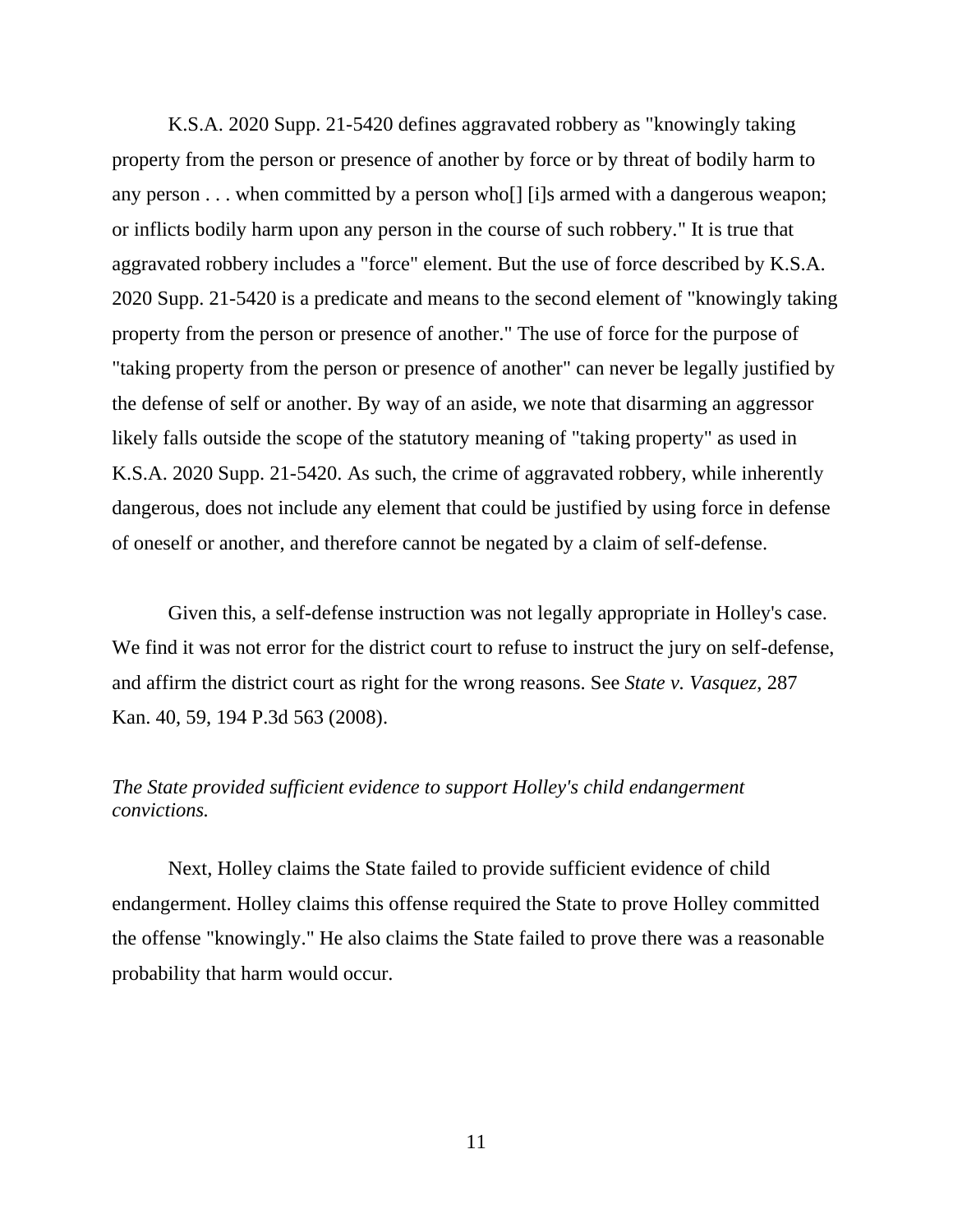"'When sufficiency of the evidence is challenged in a criminal case, the standard of review is whether, after reviewing all the evidence in a light most favorable to the prosecution, the appellate court is convinced a rational factfinder could have found the defendant guilty beyond a reasonable doubt. Appellate courts do not reweigh evidence, resolve evidentiary conflicts, or make witness credibility determinations.'" *State v. Chandler*, 307 Kan. 657, 668, 414 P.3d 713 (2018).

Thus, we must determine whether the evidence, viewed in the light most favorable to the State, is enough to convince a rational fact-finder that Holley endangered Albin's children beyond a reasonable doubt.

Under K.S.A. 2020 Supp. 21-5601(a):

"Endangering a child is knowingly and unreasonably causing or permitting a child under the age of 18 years to be placed in a situation in which the child's life, body or health may be endangered."

Holley first claims the State failed to prove Holley knowingly placed Albin's children in a situation where their life, body, or health may be endangered by failing to establish Holley knew the children were in the car. Under Kansas law:

"A person acts 'knowingly,' or 'with knowledge,' with respect to the nature of such person's conduct or to circumstances surrounding such person's conduct when such person is aware of the nature of such person's conduct or that the circumstances exist. A person acts 'knowingly,' or 'with knowledge,' with respect to a result of such person's conduct when such person is aware that such person's conduct is reasonably certain to cause the result. All crimes defined in this code in which the mental culpability requirement is expressed as 'knowingly,' 'known,' or 'with knowledge' are general intent crimes." K.S.A. 2020 Supp. 21-5202(i).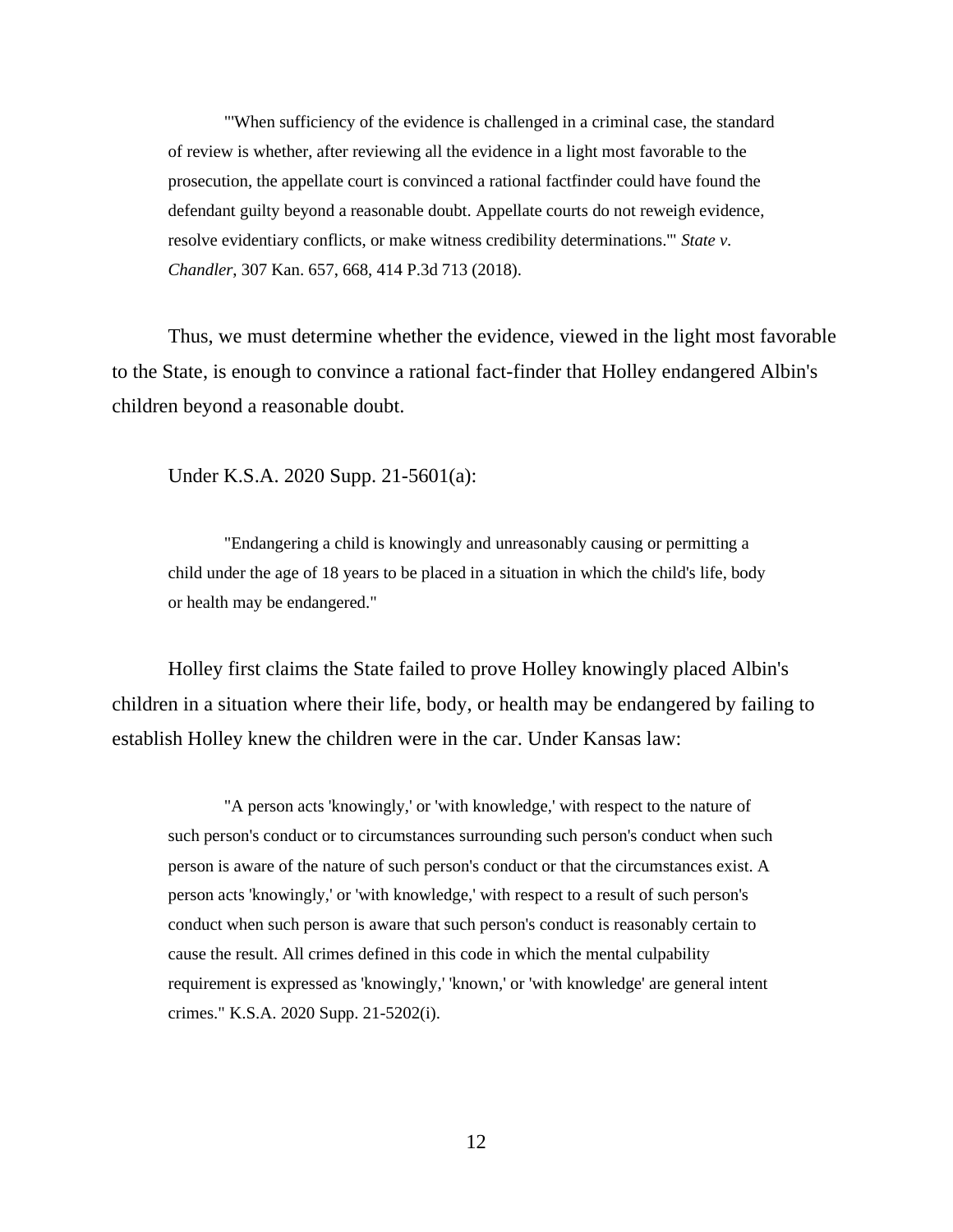Viewing the evidence in the light most favorable to the State, however, we find the State's evidence sufficient to persuade a rational fact-finder that Holley knew he put Albin's children in danger. The State's evidence showed that Holley watched Albin's car pull up to the house and Holley walked toward the car to get into the passenger seat. The children were strapped into their car seats the entire time. Albin testified that he washed his small, compact car that morning so the windows were clear. Investigators managed to lift Holley's fingerprint from the clean vehicle. Although Holley denied knowing the children were in the back seat at trial, the State's circumstantial evidence suggests otherwise. See *State v. Thach*, 305 Kan. 72, 84, 378 P.3d 522 (2016) (holding that the State may use circumstantial evidence to prove a defendant's culpable mental state). Based on the children being in plain sight and Holley having a chance to see the children from the outside of the car as well as when he was inside the car, we find that a reasonable fact-finder could find that Holley knowingly endangered Albin's children.

Next, Holley claims the State's evidence could not establish that there was a reasonable probability or likelihood that harm would occur to the children. We take this opportunity to clarify our caselaw on child endangerment and hold that a reasonable probability or likelihood of harm occurring is not required to prove child endangerment. Instead, probability or likelihood of harm is one of several factors for the jury to consider in child endangerment cases.

Holley relies on our holding in *State v. Fisher*, 230 Kan. 192, 631 P.2d 239 (1981), to argue a showing of reasonable probability or likelihood of harm is needed to prove child endangerment. The *Fisher* court noted that "[t]he wording of the [child endangerment] statute is broad, but the purpose is likewise broad; to prevent people from placing children in situations where their lives and bodies are obviously in imminent peril." 230 Kan. at 199 (analyzing an earlier version of the child endangerment statute that also required that the child's "life, body or health may be injured or endangered").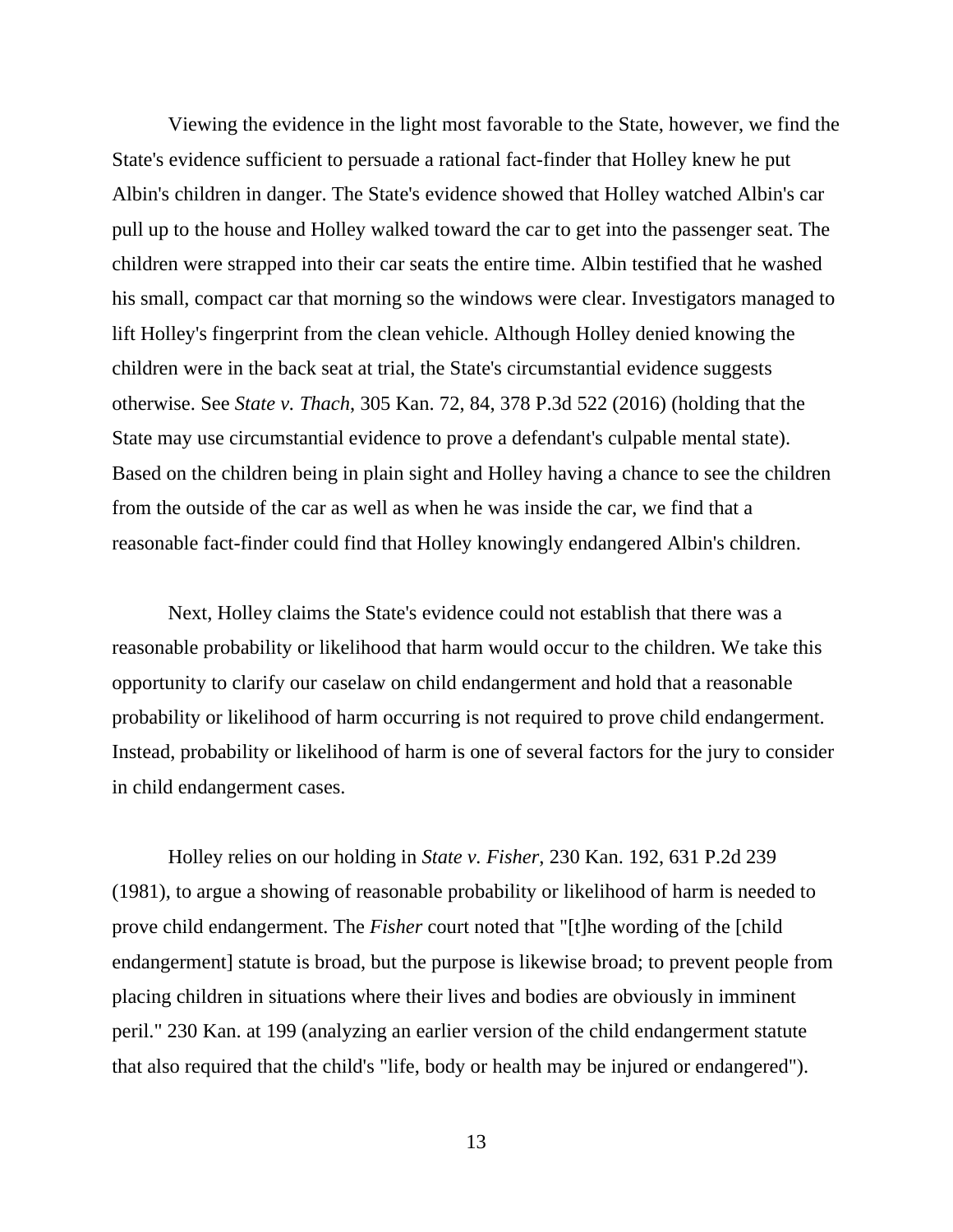The *Fisher* court also noted, however, that the statute's use of the word "may" "means something more than a faint or remote possibility; it means that there is a reasonable probability, a likelihood that harm to the child will result." 230 Kan. at 195.

In *State v. Cummings*, 297 Kan. 716, 731, 305 P.3d 556 (2013), however, we made it clear that likelihood of harm was not a requirement:

"[W]hile the likelihood that harm will occur is a relevant consideration, it is not the sole consideration the jury must weigh in reaching its decision. Instead, the jury should be instructed on three considerations: (1) the gravity of the threatened harm, (2) the legislature's or regulatory body's independent assessment that the conduct is inherently perilous, and (3) the likelihood that harm to the child will result or that the child will be placed in imminent peril."

Today, we stand by *Cummings* and hold that proof of a likelihood of harm is not required to prove child endangerment. Rather, likelihood of harm is a consideration the jury must weigh in reaching its decision along with the gravity of the threatened harm and the Legislature's assessment of whether the conduct is inherently perilous.

With those considerations in mind, we find the State's evidence sufficient to convince a rational fact-finder that Holley placed Albin's children in a situation in which their life, body, or health may have been endangered. The State's evidence showed that Holley pulled his gun out in the passenger seat of Albin's small, compact car. Holley pointed and threatened to shoot Albin in close proximity to the children. Even though the gun was pointed at Albin rather than the children, there was still a threatened harm that a bullet could ricochet or debris could have come across the children in such a confined area.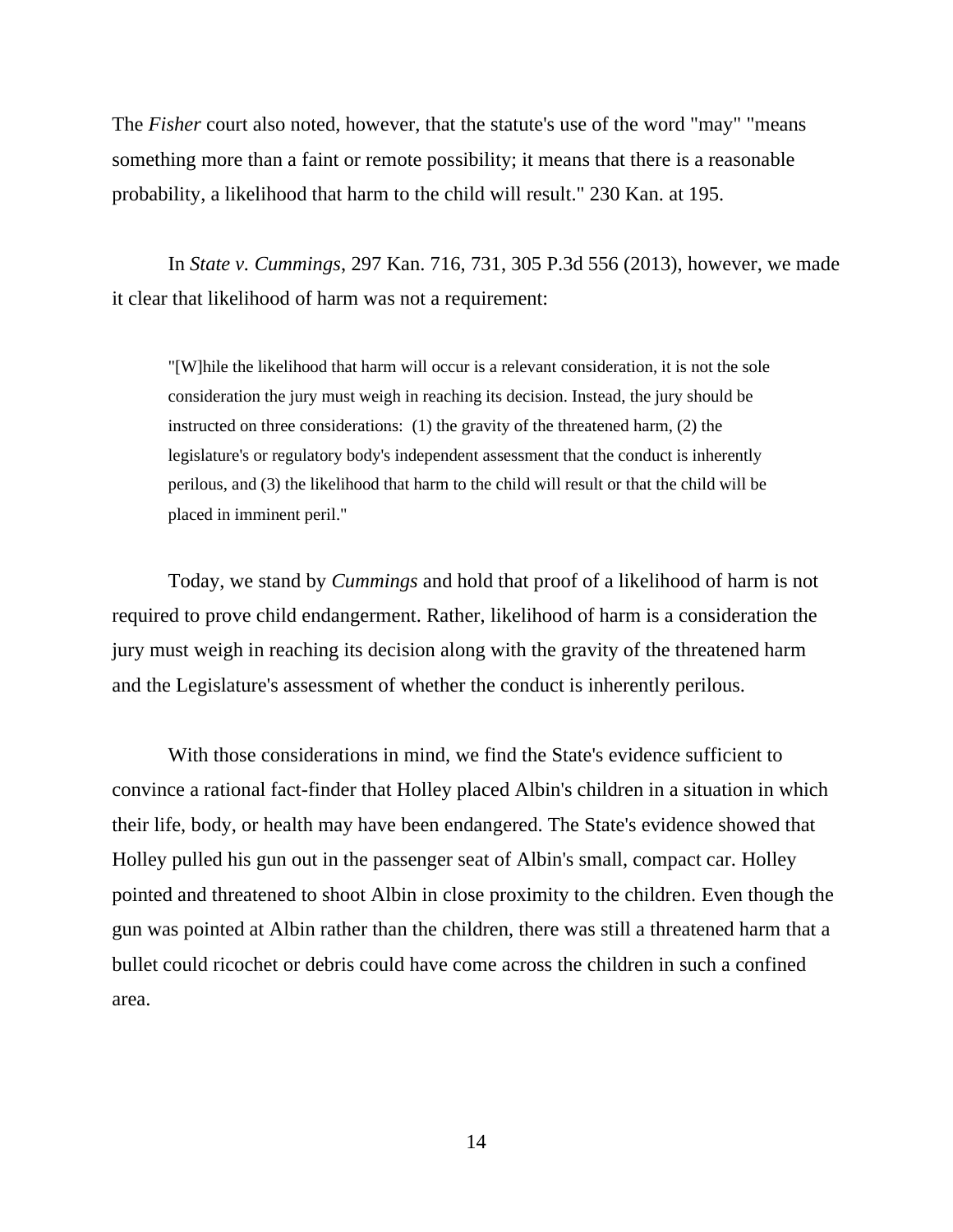Further, according to the Legislature, Holley's conduct was inherently dangerous. In Kansas, both robbery and aggravated robbery are inherently dangerous felonies. See K.S.A. 2020 Supp. 21-5402(c)(1)(C), (D). When Holley demanded Albin hand over his wallet and threatened him with a gun, he committed aggravated robbery. K.S.A. 2020 Supp. 21-5420(b)(1). Thus, Holley involved the children in an inherently dangerous felony. See *State v. Daniels*, 278 Kan. 53, 72-73, 91 P.3d 1147 (2004) (holding that evidence of defendant planning to involve a minor in aiding and abetting in an aggravated robbery was enough evidence to uphold a child endangerment conviction). Because we find the State's evidence sufficient to support Holley's child endangerment convictions, we affirm his child endangerment convictions.

## *Holley's errant lifetime postrelease supervision sentence is vacated.*

Holley asserts that the district court erred when it ordered lifetime postrelease supervision instead of lifetime parole. See K.S.A. 2020 Supp. 22-3717(b)(2) (providing a convicted person is eligible for parole after 25 years of incarceration). Holley also argues that district courts lack authority to order postrelease supervision in conjunction with an off-grid, indeterminate life sentence.

We agree. We have previously held that a sentencing court has no authority to order a term of postrelease supervision in conjunction with an off-grid, indeterminate life sentence. *State v. Becker*, 311 Kan. 176, 191, 459 P.3d 173 (2020). We customarily vacate errant lifetime postrelease supervision sentences without remand. See, e.g., 311 Kan. at 191 ("The improper imposition of lifetime postrelease supervision can be vacated, allowing the district court to correct the judgment without the need for further proceedings."); *State v. Satchell*, 311 Kan. 633, 648, 466 P.3d 459 (2020); *State v. Gibson*, 311 Kan. 732, 745-46, 466 P.3d 919 (2020) ("Gibson is correct that the court improperly ordered lifetime postrelease supervision, but his request to remand for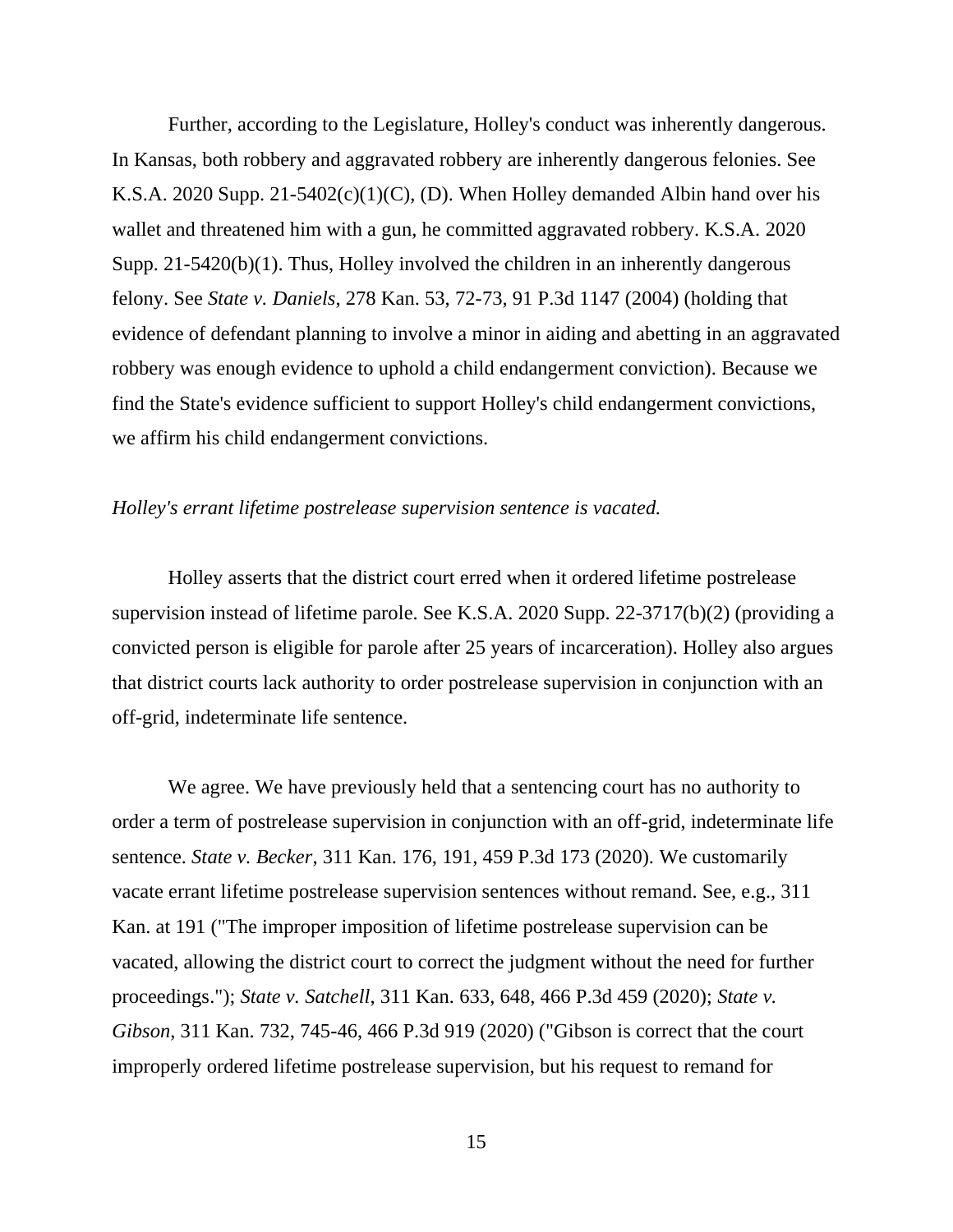resentencing is not warranted. Instead, this portion of this sentence is vacated."). We therefore vacate Holley's lifetime postrelease supervision sentence.

#### *We decline to vacate the district court's restitution order.*

Lastly, Holley asks us to vacate the district court's restitution order against him. He claims if restitution orders are civil remedies, the district court violated his rights guaranteed by section 5 of the Kansas Constitution Bill of Rights. Alternatively, he asserts if restitution orders are criminal punishment, the district court's "judicial factfinding violates the criminal jury trial right guaranteed by Section 5 and the Sixth Amendment of the United States Constitution."

Holley did not raise this issue before the district court. Generally, this would bar him from asserting this issue for the first time on appeal. *State v. Kelly*, 298 Kan. 965, 971, 318 P.3d 987 (2014). Even constitutional grounds for reversal asserted for the first time on appeal are not properly preserved. *State v. Daniel*, 307 Kan. 428, 430, 410 P.3d 877 (2018). Supreme Court Rule 6.02(a)(5) (2022 Kan. S. Ct. R. at 35) requires an appellant to explain why he or she failed to raise an issue below and why it should be considered for the first time on appeal. We strictly enforce this rule. *State v. Godfrey*, 301 Kan. 1041, 1044, 350 P.3d 1068 (2015).

However, several exceptions exist: (1) the newly asserted theory involves only a question of law arising on proved or admitted facts and is finally determinative of the case; (2) consideration of the theory is necessary to serve the ends of justice or to prevent denial of fundamental rights; and (3) the judgment of the trial court may be upheld on appeal despite its reliance on the wrong ground or having assigned a wrong reason for its decision. *State v. Phillips*, 299 Kan. 479, 493, 325 P.3d 1095 (2014). But the decision to review an unpreserved claim under an exception is a prudential one—even if one of these